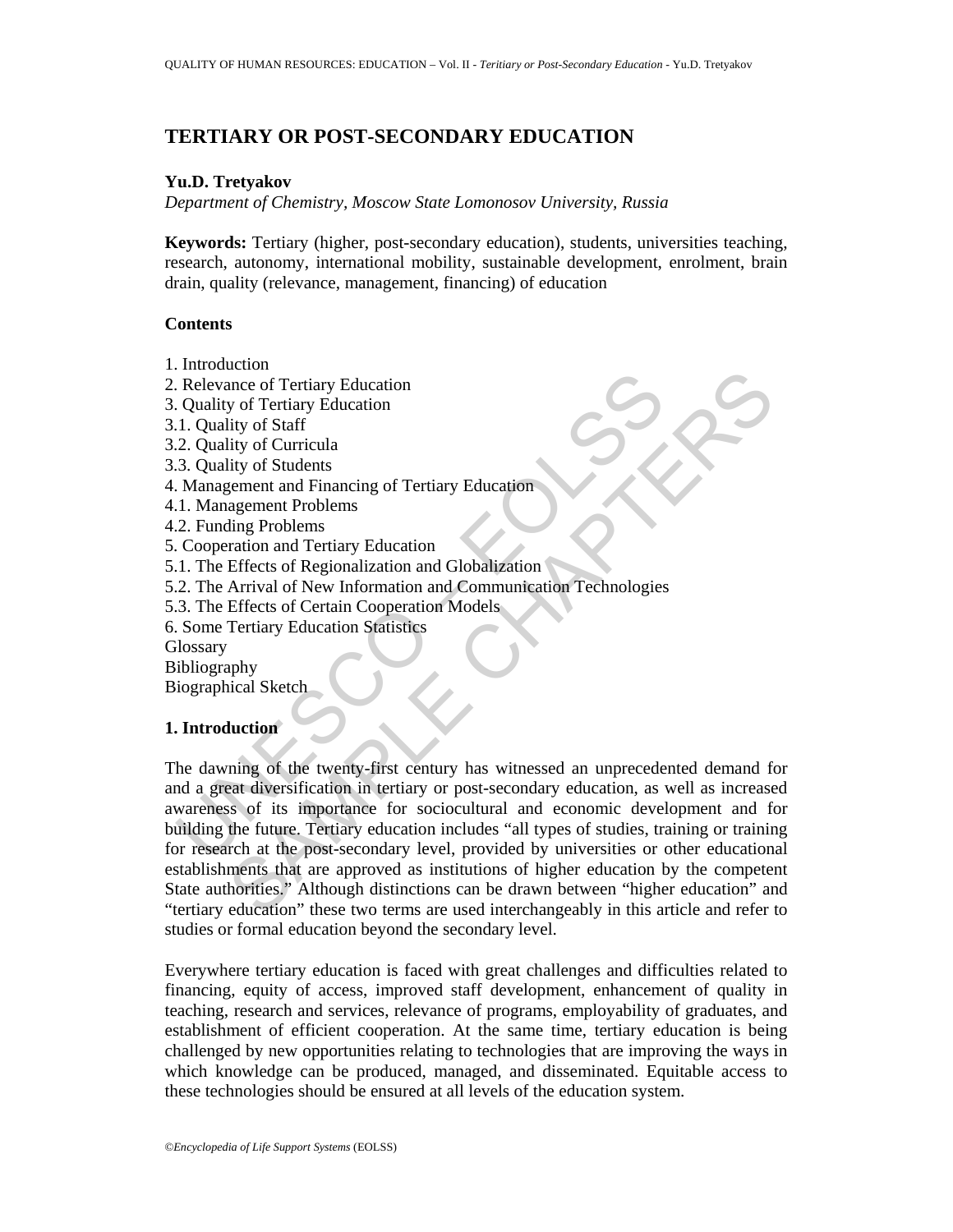The second half of the twentieth century saw the most spectacular expansion ever of tertiary education with a more than six-fold increase in student enrolment worldwide, from 13 million in 1960 to 82 million in 1995. But this was also the period that saw a widening of the already enormous gap between industrially developed, developing, and in particular the least developed countries with regard to access, and higher learning resources, and research. It was also a period of increased socioeconomic stratification and greater difference in educational opportunity within countries, including some of the most developed and wealthiest nations. Without adequate tertiary education and research institutions providing a critical mass of skilled and educated people, no country can ensure genuine endogenous and sustainable development and developing and the least developed countries in particular cannot reduce the gap separating them from the industrially developed ones. Sharing knowledge, international cooperation, and new technologies can offer new opportunities to reduce the gap.

chnologies can offer new opportunities to reduce the gap.<br>
ertiary education has given ample proof of its viability over the ce<br>
bility to change and to induce social change and progress. Owing to the<br>
f change, society ha gies can offer new opportunities to reduce the gap.<br>
education has given ample proof of its viability over the centuries and of i<br>
change and to induce social change and progress. Owing to the scope and pac<br>
e, e. society Tertiary education has given ample proof of its viability over the centuries and of its ability to change and to induce social change and progress. Owing to the scope and pace of change, society has become increasingly knowledge-based, so that higher learning and research now act as essential components of the cultural, socioeconomic, and environmentally sustainable development of individuals, communities, and nations. Tertiary education itself is confronted therefore with formidable challenges and must proceed to the most radical change and renewal it has ever been required to undertake, so that our society, which is currently undergoing a profound crisis of values, can transcend mere economic considerations and incorporate deeper dimensions of morality and spirituality.

### **2. Relevance of Tertiary Education**

The relevance of higher education will be considered primarily in terms of its role and place in society, its functions with regard to teaching, research, and relevant services, and its links with other levels and forms of education.

The globalization of the economy, the increasing size of multinational companies and their international influence, the modernization of production processes involving a raising of the education level of an increasingly large part of the labor force, and the headlong advance of technology bringing with it a need for lifelong training represent changes that are bringing tertiary education into increasingly frequent contact with the world of work. One of the first fruits of such contact is that the business world can bring to tertiary education its entrepreneurial spirit and its concern for effectiveness and efficiency. Conversely, the world of tertiary education can contribute to business the wisdom gleaned from its legendary impartiality towards phenomena and appearances, its power to look ahead and concern for the long term, the multiplier effects of the results of its basic research, and its concern for the universality of what is true and just for the development of a more harmonious world. One of the first changes concerns curricula, which are too often directed at piling up knowledge. While there was a time not too long ago when one person could master all the knowledge existing in a particular field, this is now impossible: knowledge in chemistry doubled in less than six years in the late twentieth century; in informatics it doubled in less than five months. It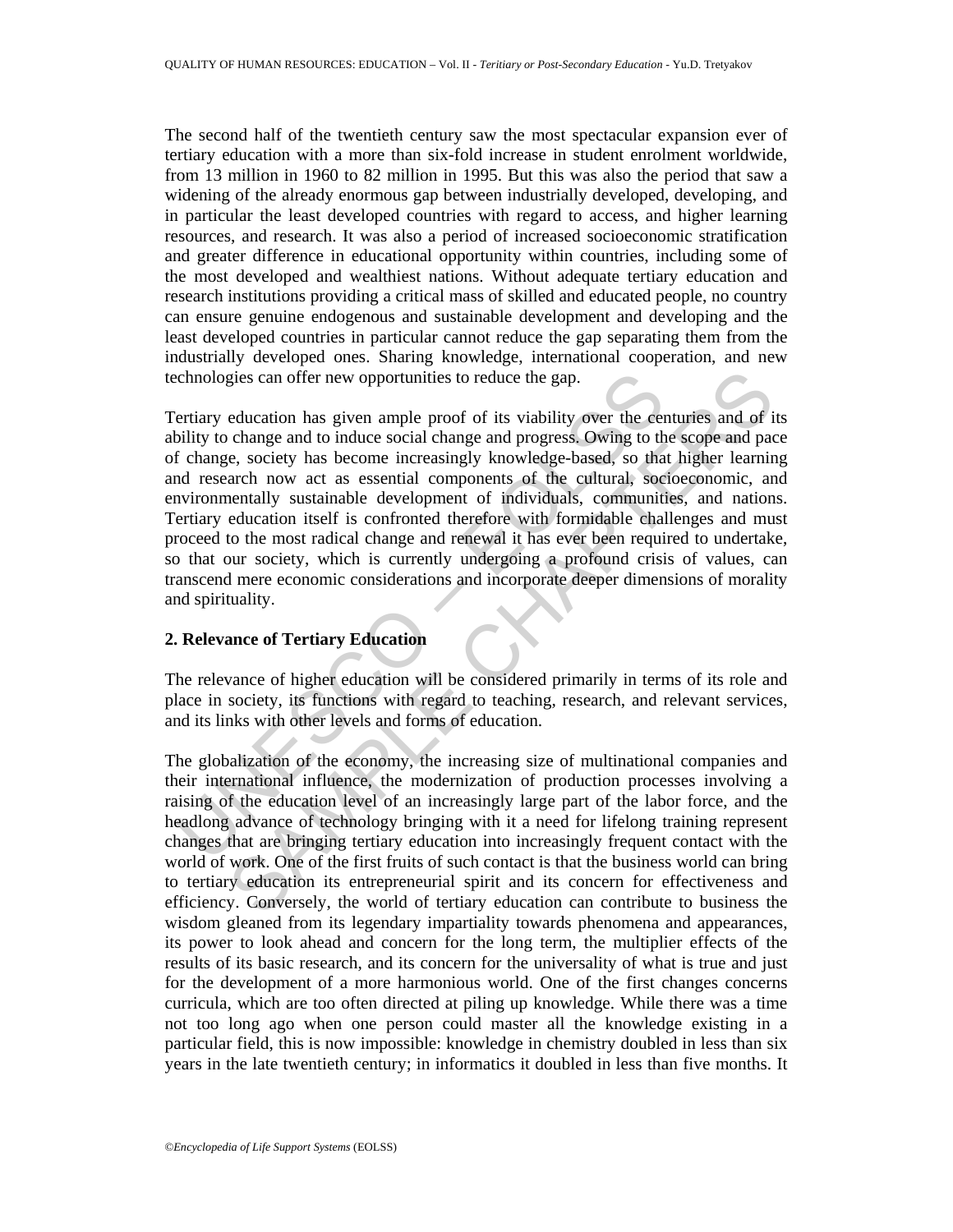is now necessary for the emphasis placed on the transmission of knowledge to switch to the process of generating it.

More than ever, tertiary education must adopt a proactive attitude towards the labor market by analyzing, forecasting, and preparing for the emergence of new areas and forms of employment. Here, too, university research must acquire databases in order to observe, analyze, and anticipate trends in the world of work more efficiently. Side by side with major companies with subsidiaries in many countries, numerous small and medium-sized firms (SMF) are providing a multiplicity of jobs. While more difficult to study because of their numbers, varied nature, and less formal status, they are still an important field of economic activity in both the developed and developing countries. Tertiary education should give them more importance and promote more constructive relations with them. Likewise, highly developed informal economies in the poorest nations should be another important field of study with the aim of better understanding their emergence, the way they operate, the way they develop in-house skills, their contribution to the country's development or underdevelopment. Partnerships with firms both great and small are increasingly necessary at the level of both basic training and continued training, the latter destined to assume even greater scope in the future. The joint organization of training courses, cost sharing for certain types of training, linked work, and technological transfers are potential fields for partnership to be developed in a spirit of mutual respect. This means helping to train graduates who, having learned to learn, are in position to generate their own jobs.

elations with them. Likewise, highly developed informal economia<br>tions should be another important field of study with the aim of bettein<br>remergence, the way they operate, the way they develop in-hor<br>notribution to the cou with them. Likewise, highly developed informal economies in the poore<br>hould be another important field of study with the aim of better understanding<br>energence, the way they operate, the way they develop in-house skills, th With a few rare exceptions, the initial training of teachers and many social workers is the responsibility of tertiary education. This demands an active approach aimed at bringing all levels of the education system together to form an "educational chain." This contact is necessary if the education system is to form a consistent whole with subsystems or levels structured around a common educational project that is itself geared to a project for harmonious and sustainable development over space and time. Given the impact of education in development, academic research must give priority to analyzing and assessing the various levels of the education system in close touch with the work without subordinating itself to it, and as part of a blueprint for a society centered on humanity and the collective well-being. Such research must be essentially multidisciplinary because the economic and social components are closely linked. One of the meeting points between tertiary education and the other education levels is continuous teacher training. Knowledge is evolving at an ever-increasing pace; teachers need refresher courses. Context and needs change and the school cannot remain indifferent. Knowledge is invading all areas of life; it is therefore becoming a basic tool in which education is necessary as early as primary school. Networks are multiplying in all sectors. Pedagogical research has made enormous strides in recent decades and it is for the higher education institutions to pass on the results acquired through a deliberate policy of ongoing training.

In 1990, the hope was expressed that education for all would be a reality by the year 2000. However, even though school attendance rates have risen overall, they are have fallen back in certain regions of the world where structural adjustment policies have been carried out at the expense of social needs and where genocidal campaigns have led to the disappearance of up to 50% of the teaching body. Yet the need and demand for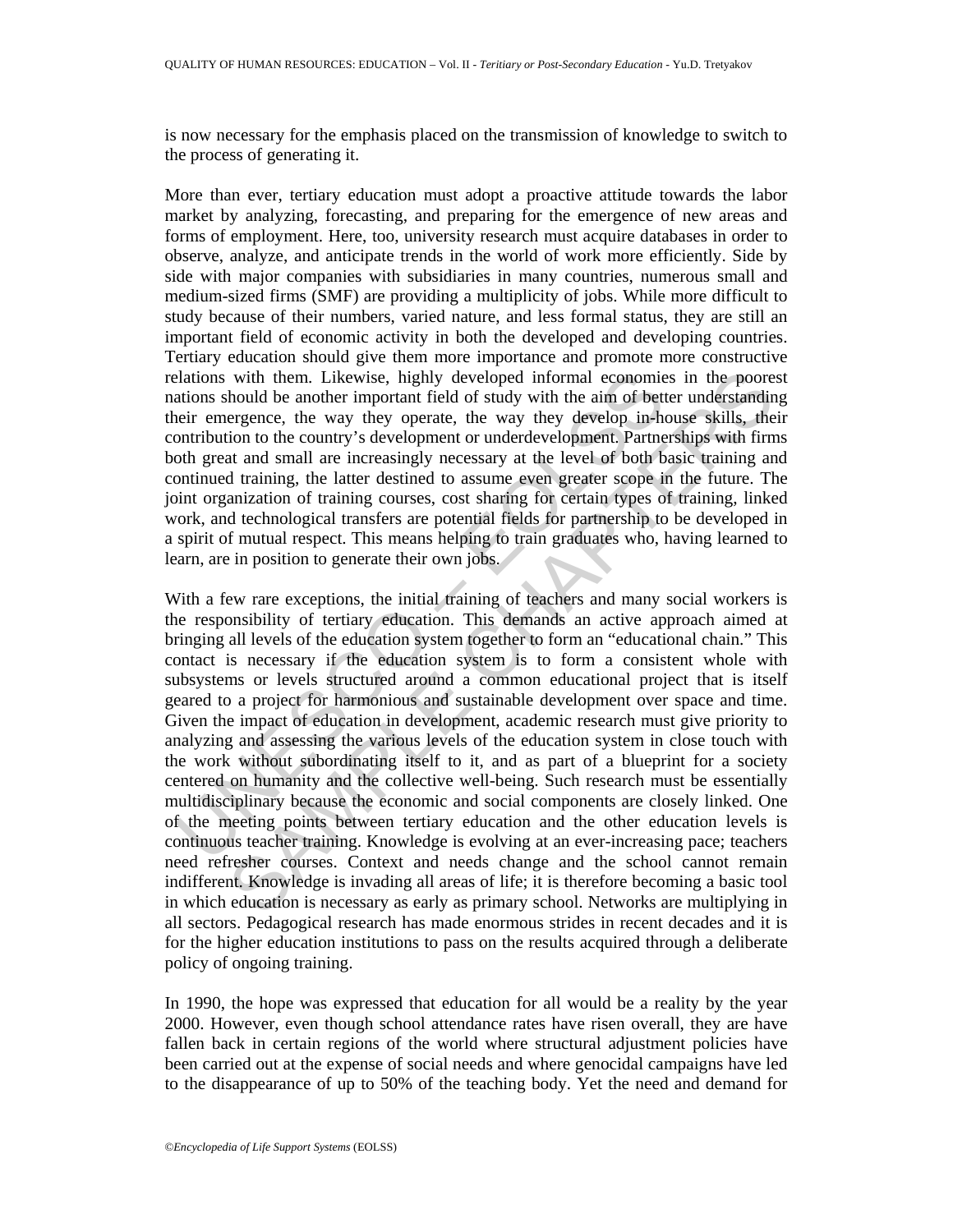education are growing remorselessly under the twin pressures of population growth in the developing regions and the desire to raise the overall educational level for the sake of better development and an assured place in world competition. Population projections suggest that the world population will continue to increase from the year 2000 figure of around 5.5 billion to a population of between 11 billion and 14 billion by the end of the twenty-first century. Although average population growth rates are declining worldwide, populations continue to rise in developing regions where efforts to reduce fertility levels have met with limited success. Unless rapid population growth can be reduced, additional pressure will be put on natural and environmental resources and governance problems will increase. Over the past two decades, tertiary education has undergone dramatic and quite fundamental change and many of the forces that produced these changes continue to operate. Particularly important have been quantitative expansion in student enrolments, funding constraints and privatization, diversification in structures, and changes in curriculum design and delivery.

xpansion in student enrolments, funding constraints and privatization, ructures, and changes in curriculum design and delivery.<br>
ccess for all combined with the need to promote lifelong education<br>
excess for all combined w n in student enrolments, funding constraints and privatization, diversification is, and changes in curriculum design and delivery.<br>
So and changes in curriculum design and delivery.<br>
So and considerable diversification in Access for all combined with the need to promote lifelong education calls for greater flexibility and considerable diversification in higher education training arrangements. Training programs and structures should be flexible in order to adapt rapidly to changing needs. It will also be necessary to develop a wider variety of short duration programs. Modern information and communication technologies promise to enhance teaching and learning in higher education for both on-campus and distance education students, and for disabled students who are denied access to technical and scholarly information resources, as well as facilitating communications among researchers and teachers. Already the notion of the virtual university is being actively explored. At the same time, harnessing this technology will require considerable investment in hardware, software, and staff development, while deliberate efforts will need to be made to ensure that the human and social interaction are not undervalued.

The nature of contemporary knowledge—in a process of constant renewal and sudden and dramatic growth—fully agrees with the current notion of permanent education. It should also enable all individuals—at whatever stage of their lives—to go back to the classroom and be a part of academic life once again. Establishments will have to turn into pertinent centers for facilitating professionals to be up to date, duly retrained, and reconverted. Hence they will have to offer solid training in the basic disciplines, along with a wide diversification of programs and studies, intermediate diplomas, and links between courses and subjects.

Getting together with students is more than a problem of access; it is one of genuinely meeting students as evolving beings. Beyond the formal curricula, the environment in which students move is an educational or anti-educational factor. A dirty environment is no sort of training in environmental concern or a feeling for the beautiful. An environment where a frantic spirit of competition prevails does not educate in solidarity. An environment where teachers do not respect their commitments (unjustified absences, delays, etc.) does not educate in responsibility. A changing society demands people have a comprehensive, general, and professional education. The latter must encourage the development of the whole person and should favor personal growth, autonomy, socialization, and the skills to turn the assets that perfect it into elements having real value. This integral training and the acquisition of an entrepreneurial spirit begin with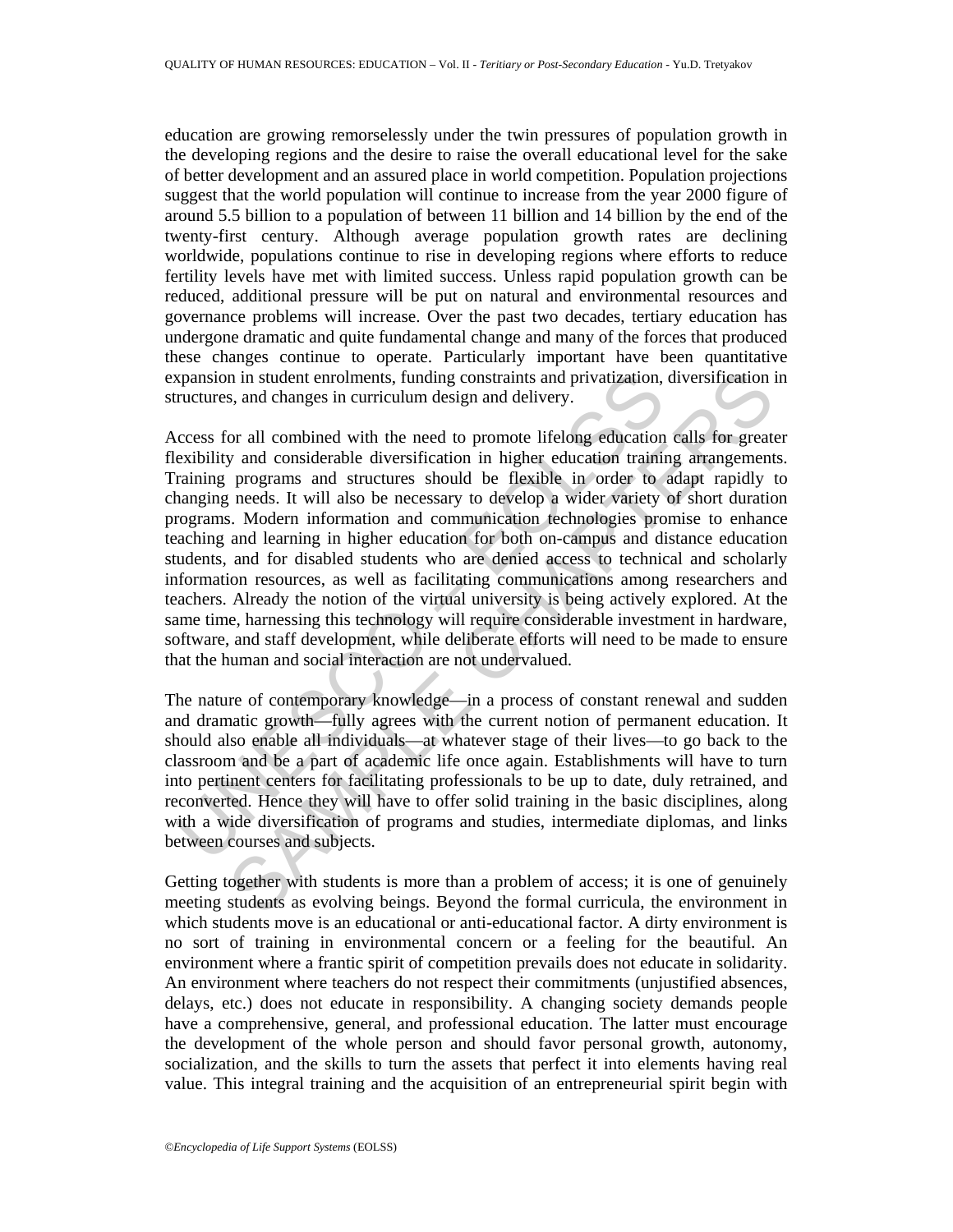the active participation of students not only in education activities but also in the management and life of higher education institutions: student involvement in decisionmaking bodies should be boosted.

Teachers are primary resources on which largely depend the relevance and quality of higher education within its three basic tasks: teaching, research, and services. Meeting the needs of teachers so that they can perform their tasks is therefore fundamental in accordance with the Recommendation concerning the Status of Higher Education Teaching Personnel approved by the General Conference of UNESCO in November 1997. This means enabling teachers to maintain and update knowledge through initiatives such as sabbaticals, study tours, time at centers of excellence, attendance at scientific meetings, and networking. It also means allowing teachers to acquire the new skills required by developments in tertiary education. The shift from teaching to learning implies self-managed learning, a coaching role for the teacher, a new definition of scholarship balancing discovery and transmission, and the integration and application of knowledge. A crucial level for change is a creative and well-defined personnel policy that opens up teaching as a career, supported by appropriate staff development programs.

Personnel management involves introducing a culture of assessment but this could be done in a spirit of willingness to meet the other side halfway and take the general background into account, and thus in a spirit of instructive dialog. Self-assessment must accompany external assessment, there must be attention to facts and results rather than judgment about individuals, there must be discussion with those concerned of the meaning to be attached to the results, negotiation of the decisions to be taken and contracts agreed, without forgetting follow-up.

cills required by developments in tertiary education. The shift f<br>arming implies self-managed learning, a coaching role for the teacher,<br>f scholarship balancing discovery and transmission, and the integratio<br>f scholarship quired by developments in tertiary education. The shift from teaching to<br>implies self-managed learning, a coaching role for the teacher, a new definition<br>irship balancing discovery and transmission, and the integration and The potential impact of higher education on a country's development is undeniable. Imbalances between the various regions of the world are increasing. Within the developing countries in particular, imbalances of all sorts (between urban and rural areas, between the sexes, between minorities and majorities, etc.) are persisting or becoming more acute. Tertiary education institutions do not possess the financial and human resources to respond in isolation and with quality sufficient to meet all needs and demands. A joint internationalization and contextualization policy is therefore necessary at both the education and the research levels. Internationalization implies increased networking, which means that institutions must carry out a whole series of operations and communicate the results among themselves using advances in information and communication technology. These include identifying strong and weak sectors in education and research; identifying priorities that can be met with a critical mass of resources and those that cannot be met; identifying potential complementarities inside and outside the country; developing a policy that, instead of scattering resources, focuses them on creating local, national, or international centers of excellence situated in the same place, or operating on an exchange basis, or even at a distance; linking these centers of excellence around a coherent project conceived as a development process lasting several years.

Excessive emphasis on applied research in response to immediate needs is liable to dry up the principal source for the development of knowledge and its transfer to applied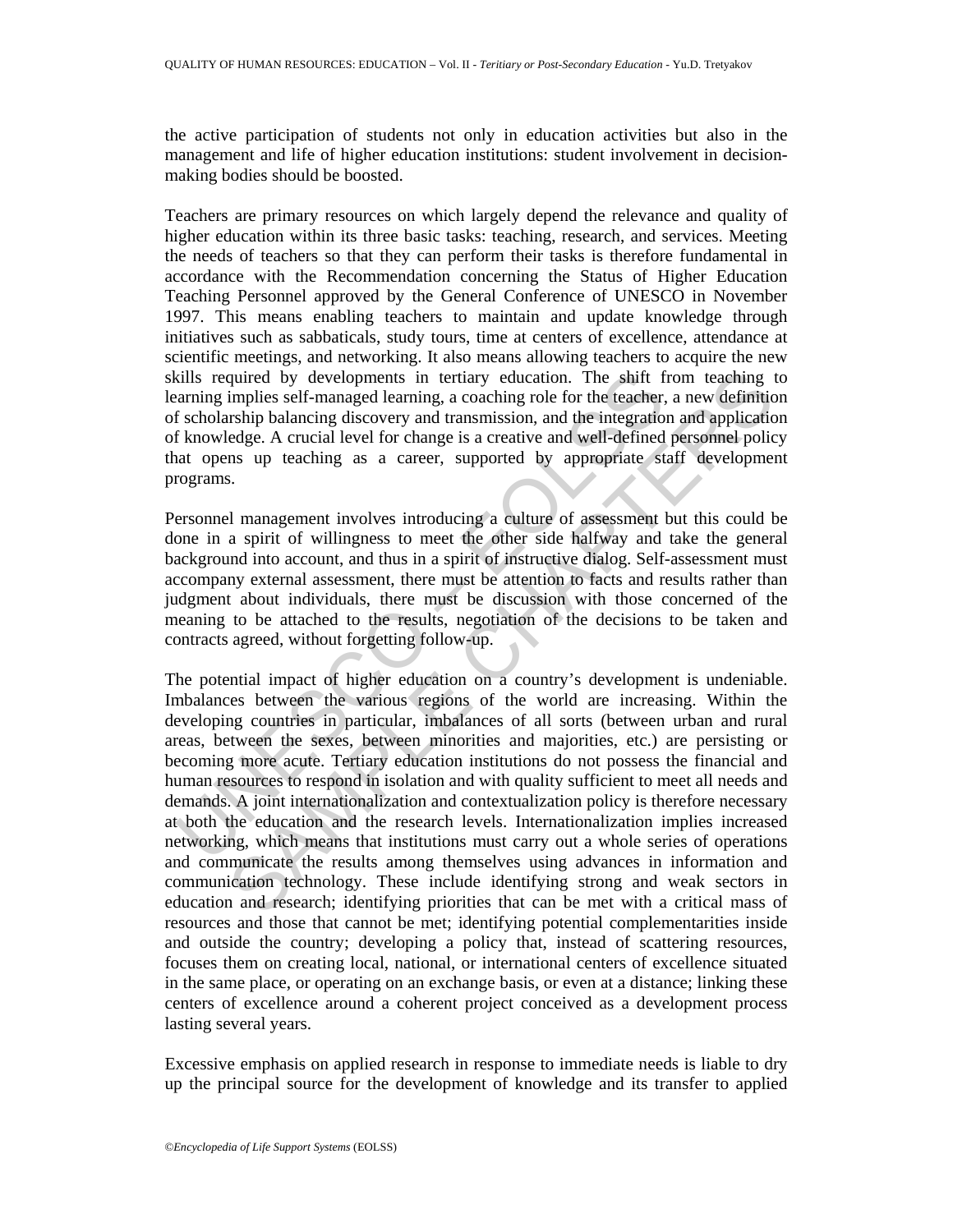research and research and development. An overemphasis on basic research risks isolating oneself from the needs of the world of work and society or assigning this task exclusively to bodies whose concern for short-term profitability does not help sustainable development. It also means ignoring the increasingly obvious fact that the distinction between the two types of research is becoming more tenuous. By the same token, higher education must pay greater heed to mixing the various disciplines. Genuinely interdisciplinary research spawns the new disciplines of tomorrow and is more likely to be relevant to industrial opportunities and the resolution of industrial or societal problems. One challenge is how to stimulate interdisciplinary research proactively when institutions are normally organized on discipline-based departments and when much external evaluation reinforces this by reviewing disciplines and implicitly discouraging interdisciplinary connections.

the rigid disciplinary boundaries between the hard sciences and the some summarities that once limited the comprehension of the fundamenture and society are already breaking down in some fields. There m or create interdisc I disciplinary boundaries between the hard sciences and the social sciences an anities that once limited the comprehension of the fundamental processes of society are already breaking down in some fields. There must be a s The rigid disciplinary boundaries between the hard sciences and the social sciences and the humanities that once limited the comprehension of the fundamental processes of nature and society are already breaking down in some fields. There must be a stimulus to create interdisciplinary programs, and there must be resources for collaborative research among different disciplines and involving groups around thematic projects. Moreover, as pointed out by experts from the Council of Europe meeting in July 1998 (working document "Higher Education and Research"), by becoming the main source of wealth for individuals and nations, science is giving higher education an increasing role in lifelong education, while simultaneously its cumulatively segregative character requires higher education to provide a counterweight to its economist tendency.

### **3. Quality of Tertiary Education**

The requirement for quality has become a major concern in tertiary education. This is because meeting society's needs and expectations of tertiary education depends ultimately on the quality of its staff, programs, and students, as well as its infrastructure and academic environment.

### **3.1. Quality of Staff**

If the chief wealth of leading-edge enterprises lies in the quality of their human capital, this is all the more true for tertiary education establishments. They demand of teachers and researchers not only great ability but also involvement and ethical values meeting the requirements of social relevance. A quality assurance policy therefore means identifying the required skill and attitude profiles before laying down a policy of teacher and researcher selection based essentially on merit, and applying it rigorously. But this also means managing careers so that progressively evolving needs match the available skill and attitude profiles, which calls for policies for the continuous training of teachers and researchers and the appropriate back-up strategies.

A quality assurance policy also implies working to motivate staff. This requires conferring on teachers a suitable social and financial status comparable with their opposite numbers in industry. This furthermore implies countering certain imbalances and developing well-articulated policies, removing gender inequity in education and, more importantly, promoting the advancement of women in society.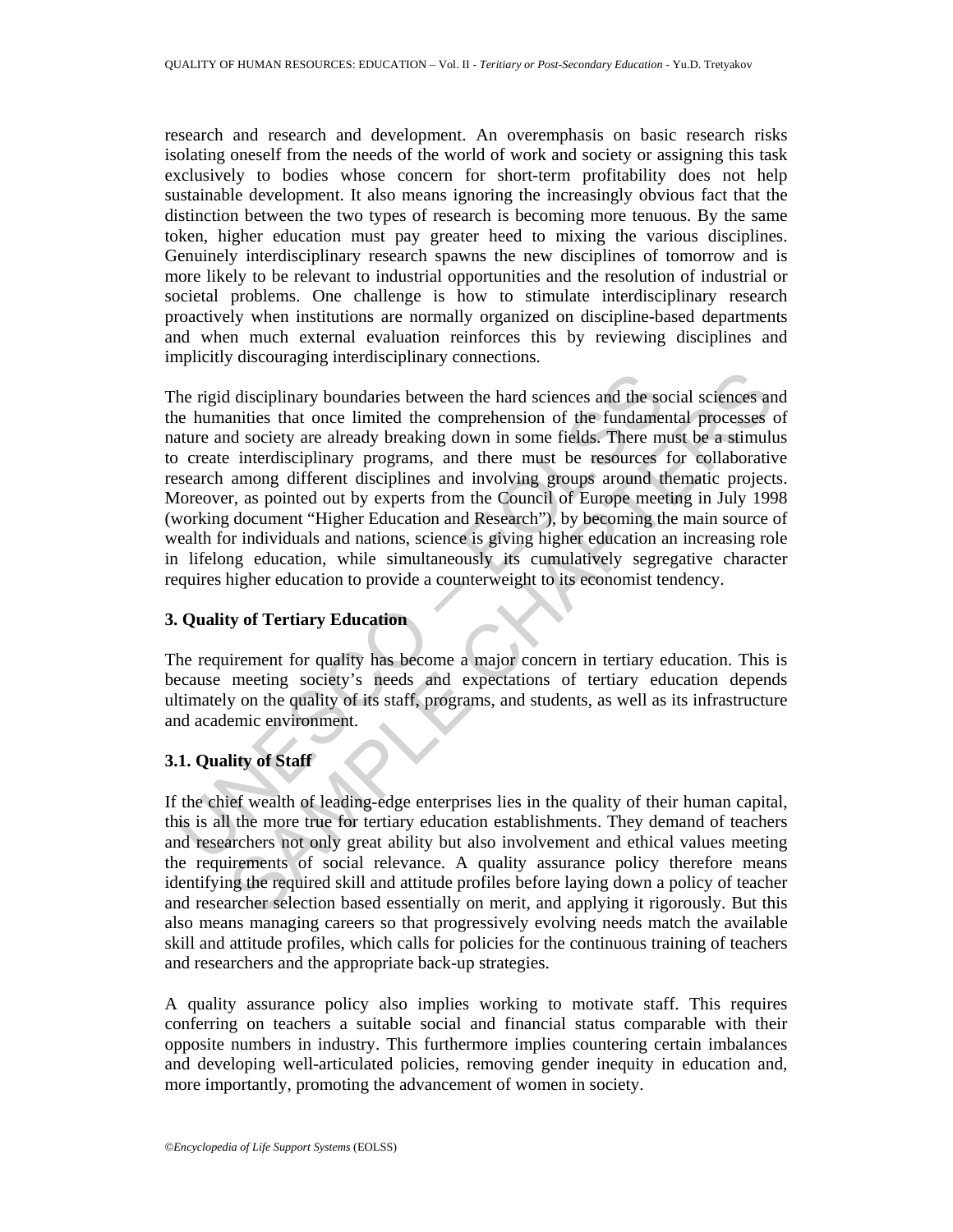The various developments in society and tertiary education institutions means that staff quality will depend increasingly on two types of major change. The first concerns the training of teachers, who are increasingly having to adopt more innovative and interactive teaching ideas and methods, to use the resources offered by the new information technology (I.T.), and to encourage their students to use them. The second change concerns the introduction of incentives and structures requiring researchers to work in multidisciplinary teams focusing on thematic projects and thus to abandon their habits of working in isolation.

and high-quality research is impossible and researcher status is essentiated unly for demanding additional funds. In certain very low incomproming conditions of teachers/researchers are such that their research ten there i -quality research is impossible and researcher status is essentially meaningles<br>up for demanding additional funds. In certain very low income countries, the<br>moditions of teachers/researchers are such that their research c Insufficient attention to and insufficient resources for research are two of the worrying problems that higher education must tackle and whose nature varies with the region. In the developing countries, the burdens of teaching and supervision are sometimes such that high-quality research is impossible and researcher status is essentially meaningless, useful only for demanding additional funds. In certain very low income countries, the living conditions of teachers/researchers are such that their research can only be done after they have finished their teaching. In the more developed countries the problems are different: some teachers divest themselves of their teaching duties because research is better for their careers and because scientific criteria are the main factors in appointments and promotions. Others have chosen to invest in teaching for reasons of personal preference or because of the difficulties of doing research. If such an investment is not properly recognized by the establishment in its career management, the establishment will find that it is harboring a great many frustrated individuals who may have a negative effect on a high-quality research policy.

### **3.2. Quality of Curricula**

An increasing number of factors are affecting the need to modify curricula and can therefore affect their quality: the knowledge explosion and the burgeoning new disciplines; the increasing need to adopt a multi- and transdisciplinary approach to natural and social phenomena; the proliferation of short courses and the need to provide crossovers between short and long courses; the desire for greater social relevance in a changing world. These pressures compel tertiary education to adopt three major types of qualitative change in their curricula: changes in goals, in methods, and in the structure of curricula as they relate to one another.

To ensure that basic education and training are of high quality, it is important they be rooted in real-life settings and not be just a formal exercise that has no meaning and is non-transferable. The place where training takes place and its immediate environment are the initial means of exercising the aforementioned skills and attitudes and thus of responding to the explicit or implicit demands of the environment. The networking of physical or virtual exchanges provides more extensive possibilities for attaining universality through comparison with other contexts and thereby also reaching a better understanding of the specific features of local contexts. Students thus learn, together with the partner institutions, to pinpoint common and specific goals more accurately and to distinguish more clearly between what is transferable and what must be adapted.

While the quality of curricula is contingent on the quality of goals, it is also highly dependent on the quality of teaching methods. As a result of mass education—without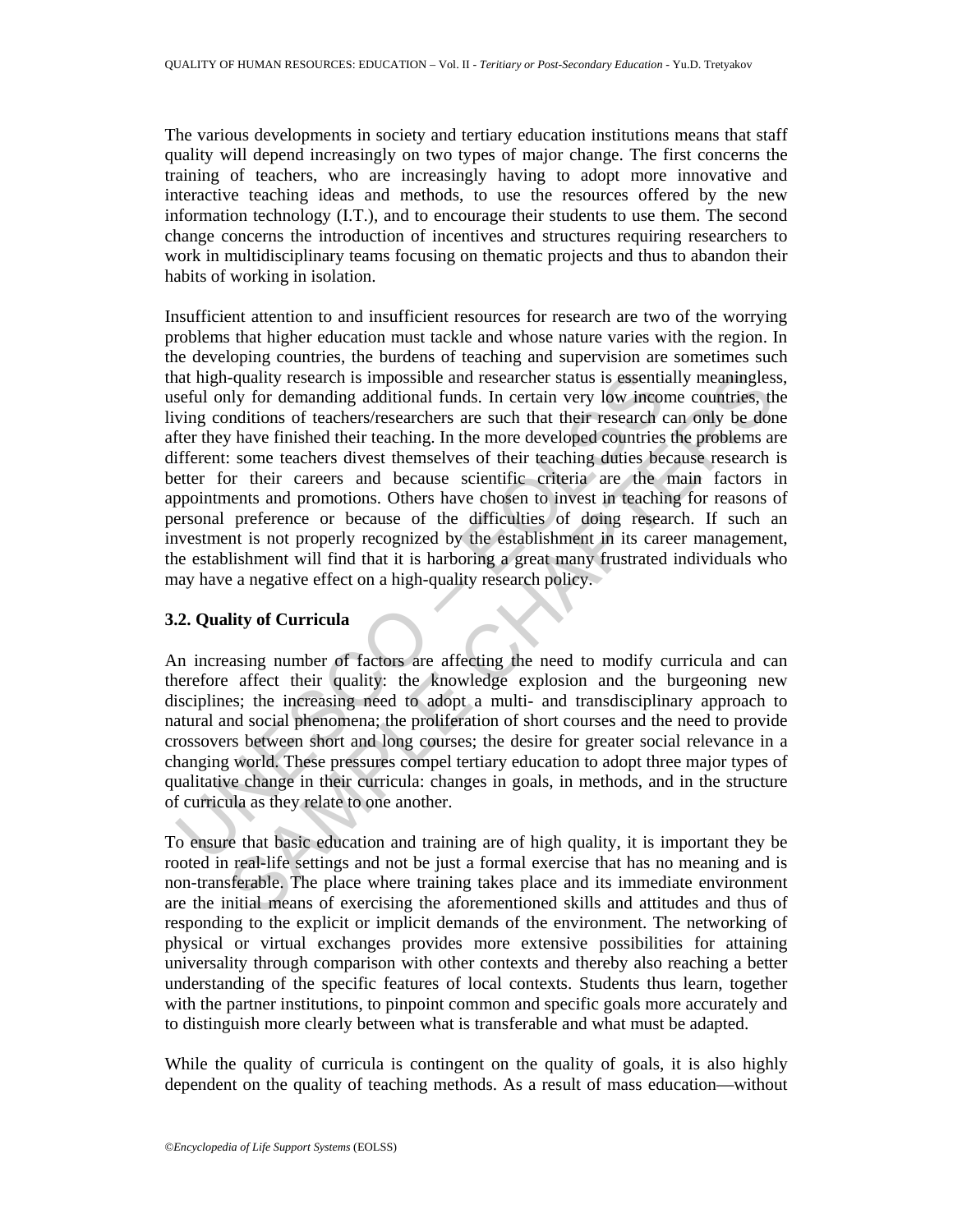any proportional increase in resources—and the use of new technology, tertiary education faces the temptation to make greater use of new transmissive teaching in large groups, which it is difficult to reconcile with the goals set out above. Methods that involve students more deeply in the management of their learning and the use of certain facilities offered by I.T., whether in real time or at a distance, are routes that should be explored and cross-fertilized through exchange of experience.

With increasing openness to training throughout life and in different places, curricula will have to adapt teaching methods to the characteristic of the population concerned. Adults with professional experience do not react in the same way as young people just out of adolescence; adults sent by their firm to acquire skills relating to a change of job do not have the motivation of unemployed adults who come to study of their own volition in the hope of acquiring qualifications that will be useful.

## TO ACCESS ALL THE **23 PAGES** OF THIS CHAPTER, Visit: http://www.eolss.net/Eolss-sampleAllChapter.aspx

#### **Bibliography**

- - -

olition in the hope of acquiring qualifications that will be useful.<br>
TO ACCESS ALL THE 23 PAGES OF THIS CHAI<br>
Visit: http://www.eolss.net/Eolss-sampleAllChapter<br>
ibliography<br>
ibliography<br>
ibliography<br>
https://www.eolss.ne TO ACCESS ALL THE 23 PAGES OF THIS CH[APT](https://www.eolss.net/ebooklib/sc_cart.aspx?File=E1-12-03-03)ER,<br>
TO ACCESS ALL THE 23 PAGES OF THIS CHAPTER,<br>
Visit: http://www.eolss.net/Eolss-sampleAllChapter.aspx<br>
phy<br>
ng D. (1998). *Higher Education and Research: Challenges and Opportuni* Akyempong D. (1998). *Higher Education and Research: Challenges and Opportunities*, 10 pp. Paris: UNESCO. [This is a document prepared for the thematic debates of the world conference on higher education.]

Chitoran D. (1998). *International Cooperation in Higher Education* (Paper of Synthesis of Regional Conferences). Paris: UNESCO. [This is a paper summarizing the activities of many regional conferences on higher education]

Hidalgo J.C. (1996). *Financing Higher Education*. Havana: CRESALC, UNESCO. [This is a document elaborated for the Regional Conference on Policies and Strategies for the Transformation of Higher Education in Latin America and the Caribbean.]

Hughes P. (1998). *The Contribution of Higher Education to the Education System as a Whole*, 18 pp. Paris: UNESCO. [This is a document prepared for the thematic debates of the world conference on higher education.]

Neave G. (1998). *Autonomy, Social Responsibility and Academic Freedom*, 12 pp. Paris: UNESCO. [This represents one of the most serious approaches to the problem of autonomy, social responsibility, and academic freedom.]

UNESCO (1998). *Higher Education in the Twenty-First Century: Vision and Action*, 75 pp. Paris: UNESCO. [This document provides extensive analysis on the most important problems of higher education in the twenty-first century including quality, management, financing, and international cooperation.]

UNESCO (1998). *World Statistical Outlook on Higher Education: 1980–1995*, 62 pp. Paris: UNESCO. [This is a comprehensive statistical view on the development of the world's higher educational systems from 1980 until 1995.]